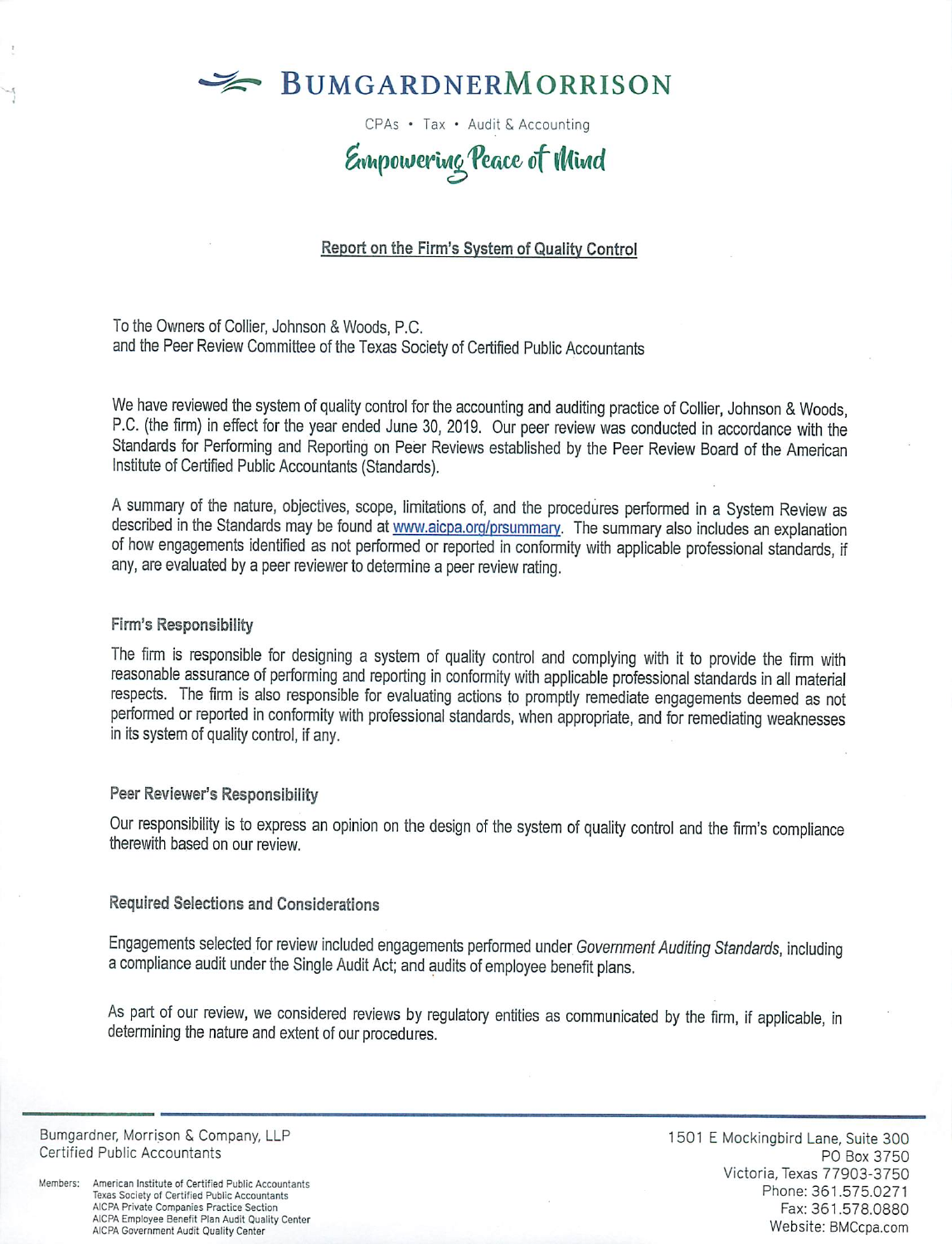#### Deficiency Identified in the Firm's System of Quality Control

The firm's quality control policies and procedures addressing engagement performance are not being complied with on a consistent basis. In the review of two employee benefit plan audit engagements, the firm did not ensure that all procedures are properly documented in accordance with standards. During our review, we noted deficiencies in the documentation on two employee benefit plans as follows: (1) The firm did not properly report the delinguent contribution on one engagement, (2) the firm did not document the testing of purchases/sales of investments on a full scope employee benefit plan engagement, (3) the firm's testing of participant data was performed, however on one engagement the items tested were not clearly documented, (4) and documentation of the testing of the receipt of distributions on one engagement was not clearly documented. In our opinion, the lack of proper documentation of the procedures performed contributed to the engagements not conforming to professional standards in all material respects.

#### Opinion

In our opinion, except for the deficiency previously described, the system of quality control for the accounting and auditing practice of Collier, Johnson & Woods, P.C. in effect for the year ended June 30, 2019, has been suitably designed and complied with to provide the firm with reasonable assurance of performing and reporting in conformity with applicable professional standards in all material respects. Firms can receive a rating of pass, pass with deficiency(ies) or fail. Collier, Johnson & Woods, P.C. has received a peer review rating of pass with deficiency.

Bumgardner, Monison + Company, LLP

BUMGARDNER, MORRISON & COMPANY, LLP January 21, 2020